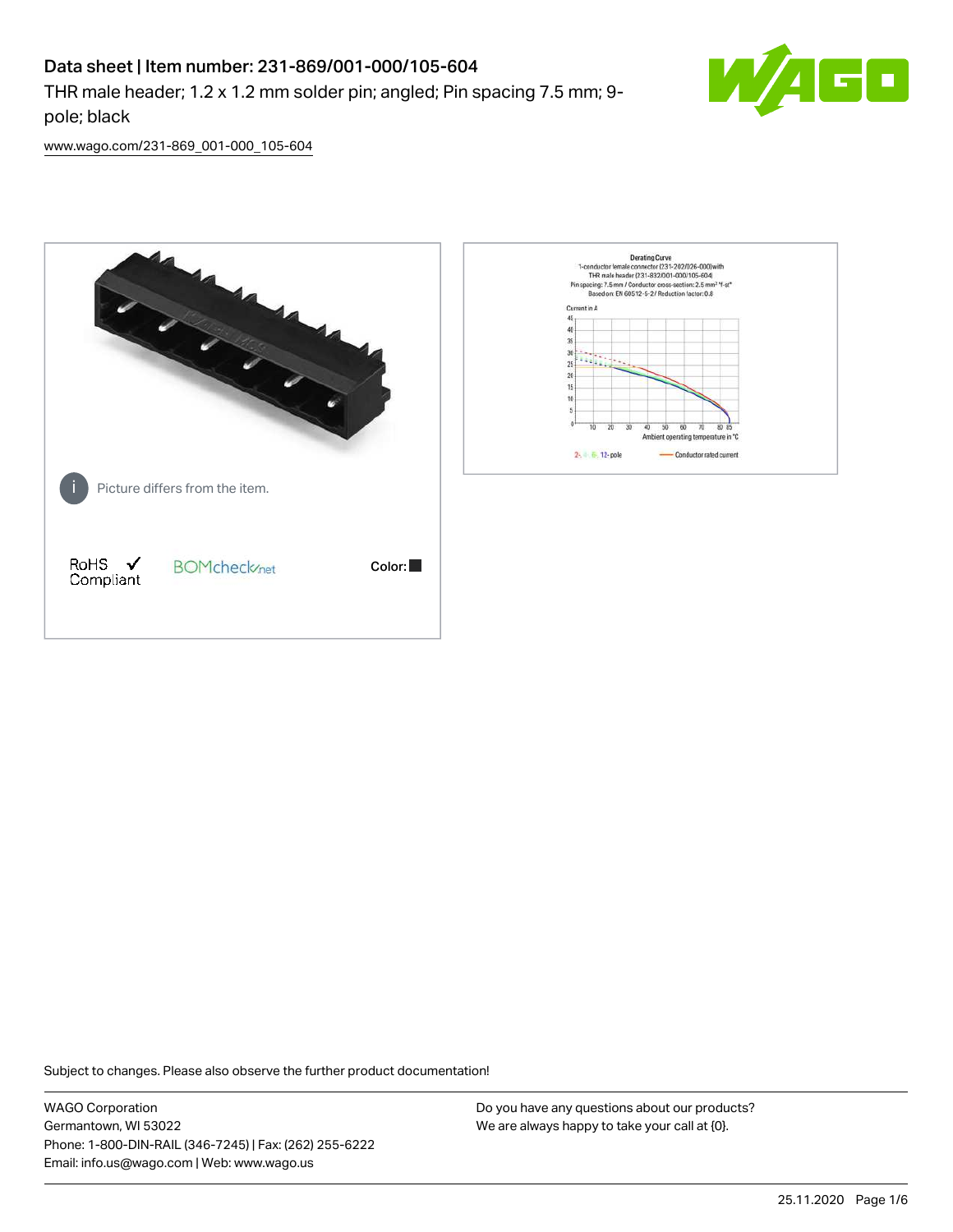



#### Item description

- $\blacksquare$ THR male headers for reflow soldering in SMT applications
- $\blacksquare$ Available in tape-and-reel packaging for automated pick-and-place PCB assembly
- $\blacksquare$ 1.2 x 1.2 mm solder pins allow nominal current up to 16 A, enhancing stability of shorter headers
- $\blacksquare$ Also available in bulk packaging for manual placement
- $\blacksquare$ Male headers may be mounted horizontally or vertically
- $\blacksquare$ With coding fingers

#### Safety information 1:

The MCS – MULTI CONNECTION SYSTEM includes connectors without breaking capacity in accordance with DIN EN 61984. When used as intended, these connectors must not be connected/disconnected when live or under load. The circuit design should ensure header pins, which can be touched, are not live when unmated.

#### Data Electrical data

#### Ratings per IEC/EN 60664-1

| Ratings per             | IFC/FN 60664-1 |
|-------------------------|----------------|
| Rated voltage (III / 3) | 500 V          |

Subject to changes. Please also observe the further product documentation!

| <b>WAGO Corporation</b>                                | Do you have any questions about our products? |
|--------------------------------------------------------|-----------------------------------------------|
| Germantown, WI 53022                                   | We are always happy to take your call at {0}. |
| Phone: 1-800-DIN-RAIL (346-7245)   Fax: (262) 255-6222 |                                               |
| Email: info.us@wago.com   Web: www.wago.us             |                                               |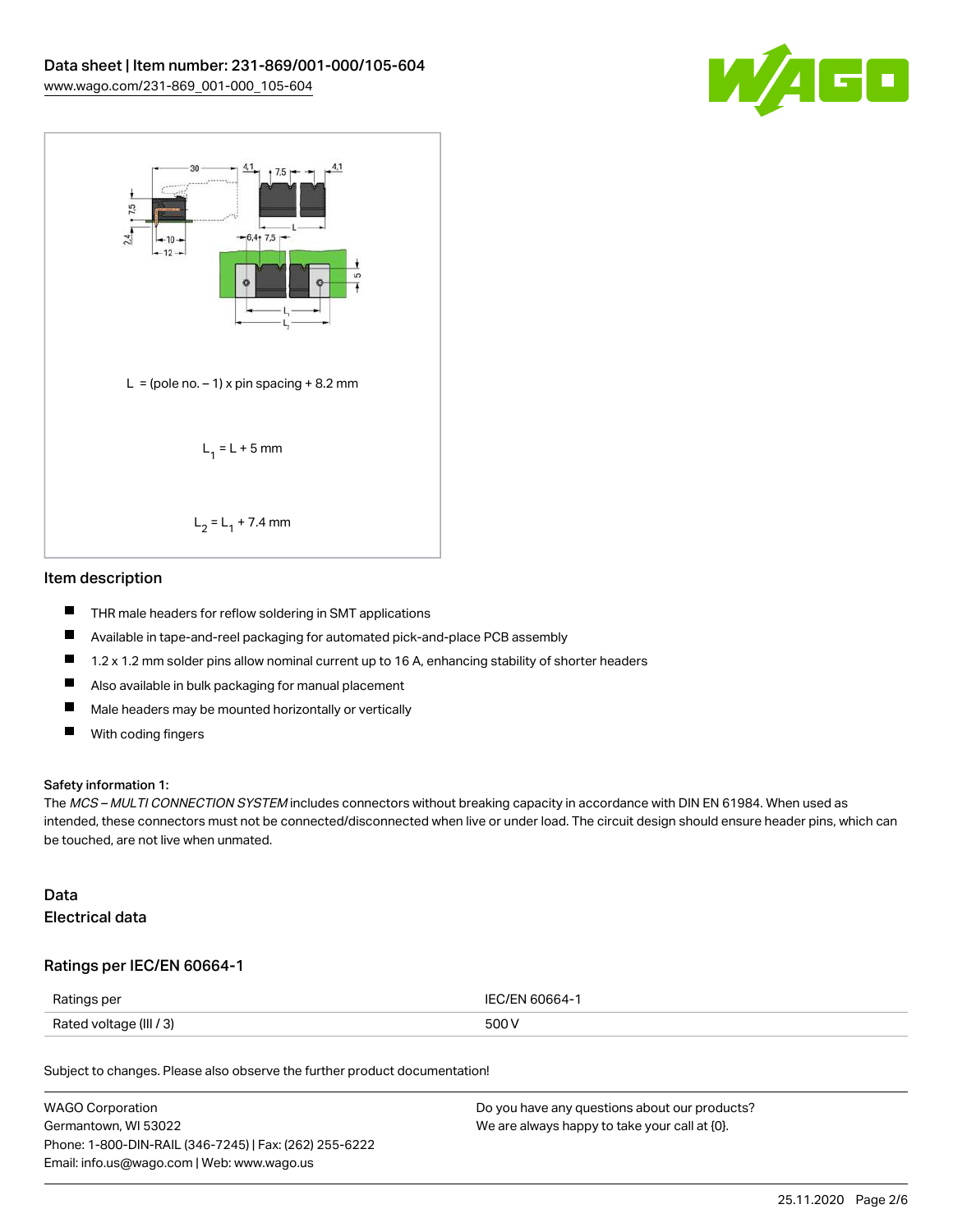# Data sheet | Item number: 231-869/001-000/105-604

[www.wago.com/231-869\\_001-000\\_105-604](http://www.wago.com/231-869_001-000_105-604)



| Rated surge voltage (III/3) | 6 <sub>kV</sub>                                                       |
|-----------------------------|-----------------------------------------------------------------------|
| Rated voltage (III/2)       | 630 V                                                                 |
| Rated surge voltage (III/2) | 6 <sub>k</sub> V                                                      |
| Nominal voltage (II/2)      | 1000V                                                                 |
| Rated surge voltage (II/2)  | 6 <sub>k</sub> V                                                      |
| Rated current               | 16A                                                                   |
| Legend (ratings)            | $(III / 2)$ $\triangle$ Overvoltage category III / Pollution degree 2 |

## Ratings per UL 1059

| Approvals per                  | UL 1059 |
|--------------------------------|---------|
| Rated voltage UL (Use Group B) | 300 V   |
| Rated current UL (Use Group B) | 10 A    |
| Rated voltage UL (Use Group D) | 300 V   |
| Rated current UL (Use Group D) | 10 A    |

## Ratings per UL 1977

| Rated voltage UL 1977 | 600 V |
|-----------------------|-------|
| Rated current UL 1977 | ∽     |

#### Ratings per CSA

| Approvals per                   | CSA   |
|---------------------------------|-------|
| Rated voltage CSA (Use Group B) | 300 V |
| Rated current CSA (Use Group B) | 10 A  |
| Rated voltage CSA (Use Group D) | 300 V |
| Rated current CSA (Use Group D) | 10 A  |

## Connection data

| Pole No.                   |  |
|----------------------------|--|
| Total number of potentials |  |
| Number of connection types |  |
| Number of levels           |  |

## Physical data

| Pin spacing | 7.5 mm / 0.295 inch  |
|-------------|----------------------|
| Width       | 68 mm / 2.677 inch   |
| Height      | 10.8 mm / 0.425 inch |

Subject to changes. Please also observe the further product documentation!

| WAGO Corporation                                       | Do you have any questions about our products? |
|--------------------------------------------------------|-----------------------------------------------|
| Germantown, WI 53022                                   | We are always happy to take your call at {0}. |
| Phone: 1-800-DIN-RAIL (346-7245)   Fax: (262) 255-6222 |                                               |
| Email: info.us@wago.com   Web: www.wago.us             |                                               |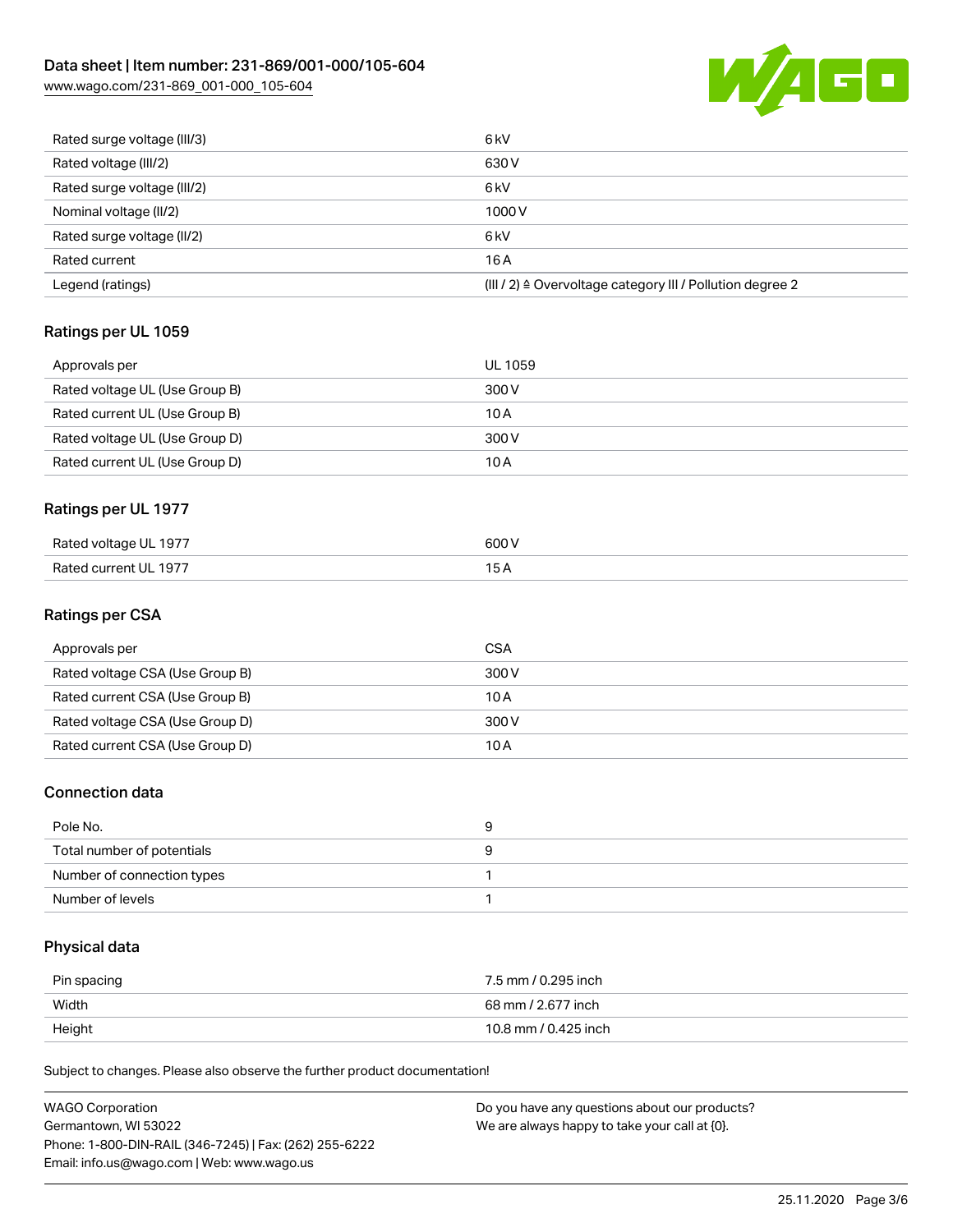

| Height from the surface            | 8.4 mm / 0.331 inch        |
|------------------------------------|----------------------------|
| Depth                              | 12 mm / 0.472 inch         |
| Solder pin length                  | $2.4 \text{ mm}$           |
| Solder pin dimensions              | $1.2 \times 1.2$ mm        |
| Plated through-hole diameter (THR) | $1.7$ <sup>(+0.1)</sup> mm |

#### Plug-in connection

| Contact type (pluggable connector) | Male connector/plug |
|------------------------------------|---------------------|
| Connector (connection type)        | for PCB             |
| Mismating protection               | No                  |
| Mating direction to the PCB        |                     |

## PCB contact

| PCB contact                         | THR                                      |
|-------------------------------------|------------------------------------------|
| Solder pin arrangement              | over the entire male connector (in-line) |
| Number of solder pins per potential |                                          |

## Material Data

| Color                       | black                                 |
|-----------------------------|---------------------------------------|
| Material group              |                                       |
| Insulation material         | Polyphthalamide (PPA GF)              |
| Flammability class per UL94 | V0                                    |
| Contact material            | Electrolytic copper $(E_{\text{Cl}})$ |
| Contact plating             | tin-plated                            |
| Weight                      | 4.6 <sub>g</sub>                      |

#### Environmental Requirements

| Limit temperature range | . +100 °C |
|-------------------------|-----------|
|                         | -60       |
|                         |           |

### Commercial data

| Product Group         | 3 (Multi Conn. System) |
|-----------------------|------------------------|
| Packaging type        | <b>BOX</b>             |
| Country of origin     | PL                     |
| <b>GTIN</b>           | 4045454901417          |
| Customs tariff number | 85366990990            |

Subject to changes. Please also observe the further product documentation!

| WAGO Corporation                                       | Do you have any questions about our products? |
|--------------------------------------------------------|-----------------------------------------------|
| Germantown, WI 53022                                   | We are always happy to take your call at {0}. |
| Phone: 1-800-DIN-RAIL (346-7245)   Fax: (262) 255-6222 |                                               |
| Email: info.us@wago.com   Web: www.wago.us             |                                               |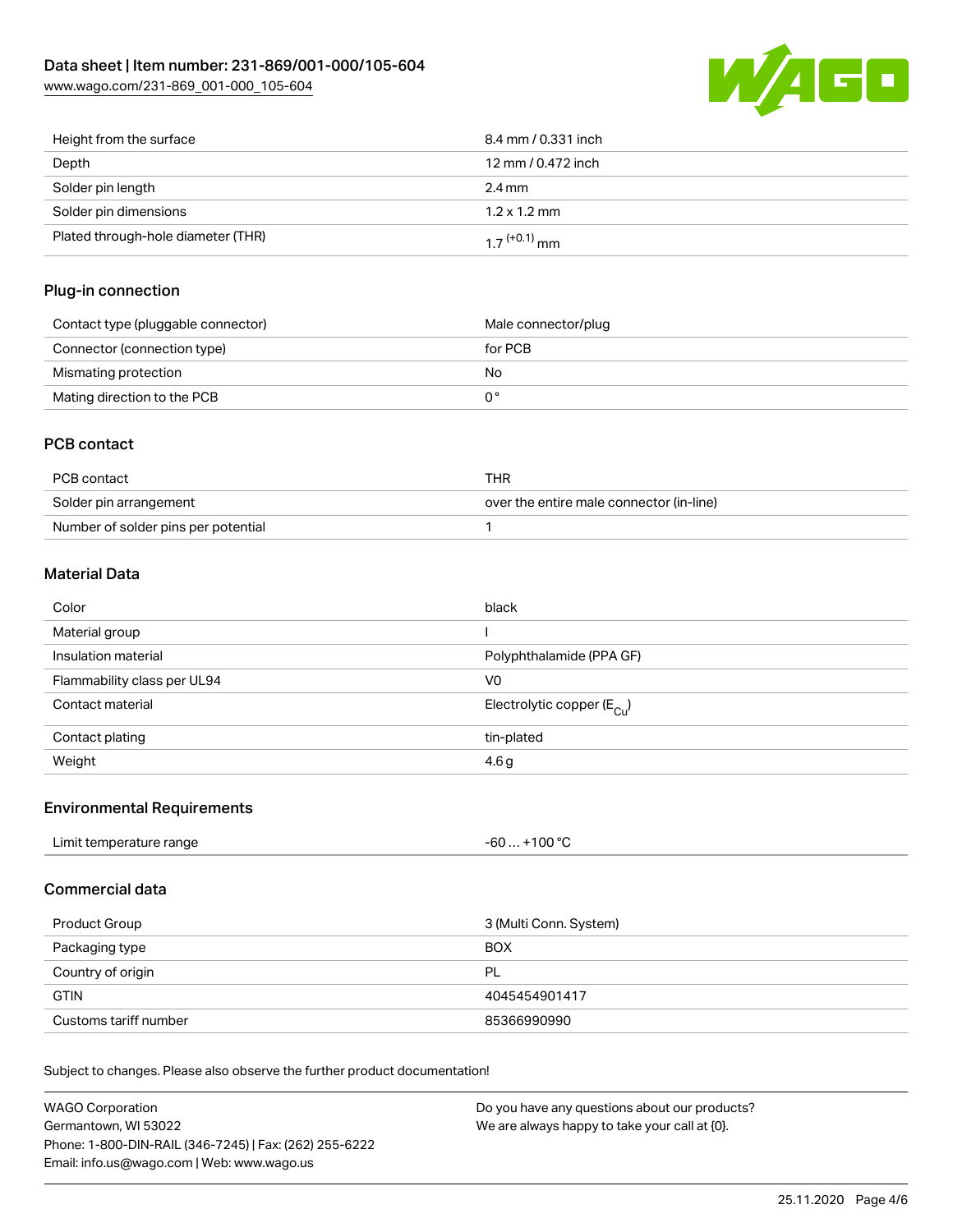

## Approvals / Certificates

Country specific Approvals

|                     |                                                                                                            | <b>Additional Approval Text</b> | Certificate<br>name          |
|---------------------|------------------------------------------------------------------------------------------------------------|---------------------------------|------------------------------|
| Logo                | Approval<br><b>CB</b>                                                                                      | IEC 61984                       | NL-39756                     |
|                     | <b>DEKRA Certification B.V.</b>                                                                            |                                 |                              |
|                     | <b>CSA</b>                                                                                                 | C22.2                           | 1466354                      |
|                     | DEKRA Certification B.V.                                                                                   |                                 |                              |
|                     | <b>KEMA/KEUR</b>                                                                                           | EN 61984                        | 2190761.01                   |
| <b>YEMA</b><br>LEUR | DEKRA Certification B.V.                                                                                   |                                 |                              |
|                     |                                                                                                            |                                 |                              |
| <b>UL-Approvals</b> |                                                                                                            |                                 |                              |
|                     | Approval                                                                                                   | <b>Additional Approval Text</b> | Certificate<br>name          |
| Logo                | <b>UR</b>                                                                                                  | <b>UL 1059</b>                  | E45172                       |
|                     | Underwriters Laboratories Inc.                                                                             |                                 |                              |
|                     | <b>UR</b>                                                                                                  | <b>UL 1977</b>                  | 20150318-                    |
|                     | Underwriters Laboratories Inc.                                                                             |                                 | E45171                       |
|                     |                                                                                                            |                                 |                              |
| Counterpart         |                                                                                                            |                                 |                              |
|                     | Item no.231-209/026-000<br>Female plug; 9-pole; 12 AWG max; pin spacing 7.5 mm; 1 conductor per pole; gray |                                 | www.wago.com/231-209/026-000 |

## Compatible products

| Marking accessories                                                                                                                                                                                                                  |                                                                                      |                      |
|--------------------------------------------------------------------------------------------------------------------------------------------------------------------------------------------------------------------------------------|--------------------------------------------------------------------------------------|----------------------|
| e de la completa de la completa de la completa de la completa de la completa de la completa de la completa de<br>La completa de la completa de la completa de la completa de la completa de la completa de la completa de la co      | Item no.: 210-833<br>Marking strips; on reel; 6 mm wide; plain; Self-adhesive; white | www.wago.com/210-833 |
| <u>The Contract of the Contract of the Contract of the Contract of the Contract of the Contract of the Contract of the Contract of the Contract of the Contract of the Contract of the Contract of the Contract of the Contract </u> | Item no.: 210-834<br>Marking strips; on reel; 5 mm wide; plain; Self-adhesive; white | www.wago.com/210-834 |
| Coding                                                                                                                                                                                                                               |                                                                                      |                      |

Subject to changes. Please also observe the further product documentation!

WAGO Corporation Germantown, WI 53022 Phone: 1-800-DIN-RAIL (346-7245) | Fax: (262) 255-6222 Email: info.us@wago.com | Web: www.wago.us Do you have any questions about our products? We are always happy to take your call at {0}.